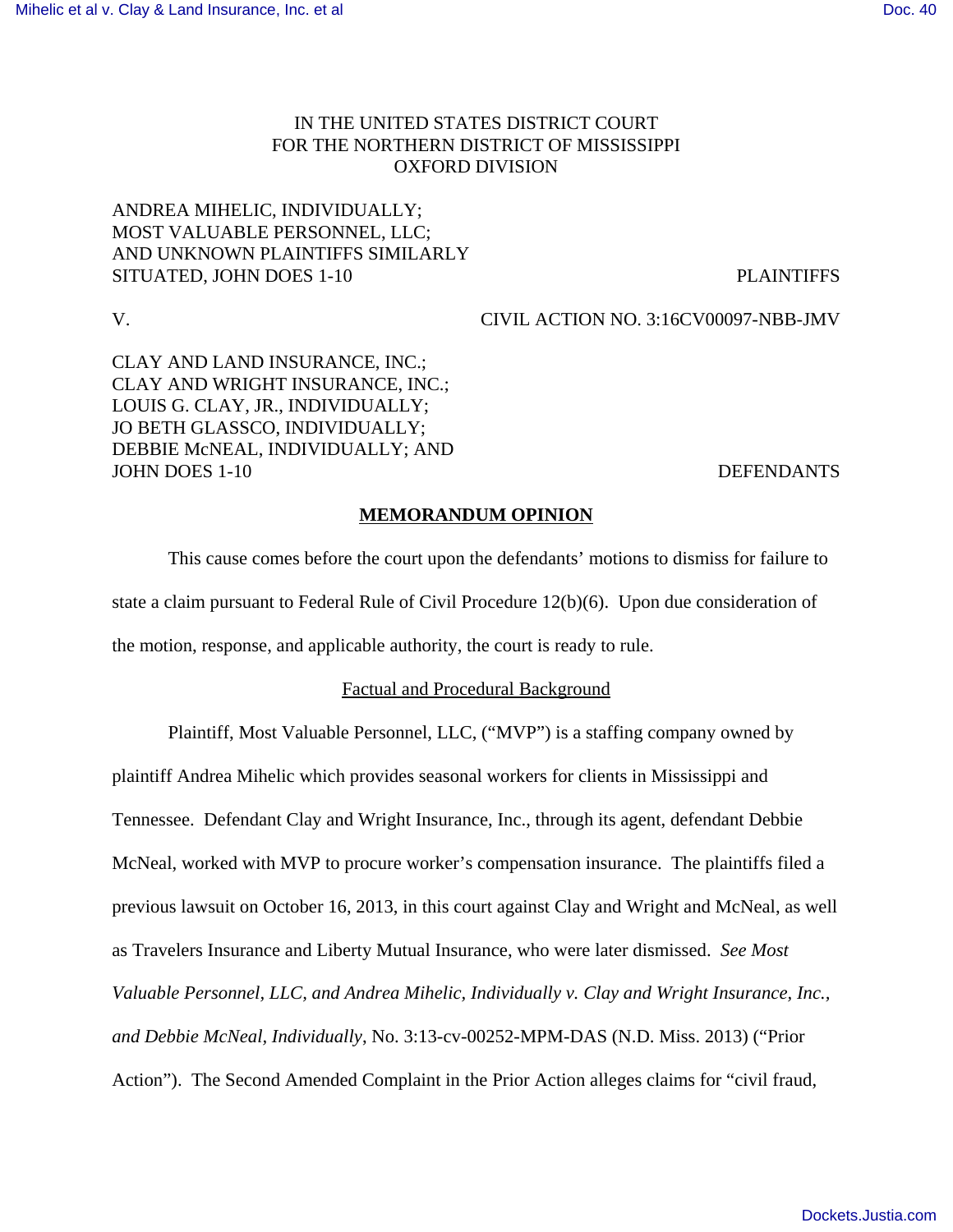intentional misrepresentation of material facts, negligent misrepresentation of material facts, willful and intentional breach of contract, breach of fiduciary duty, bad faith insurance, willful and intentional infliction of emotional distress, negligent infliction of emotional distress, simple negligence, gross negligence evidencing an intentional or reckless disregard for the reasonably foreseeable injuries to Plaintiffs, liability of principles under the theory of respondeat superior, tortious interference with a business relationship, compensatory damages, punitive damages, attorney fees and all costs herein." [Prior Action, Doc. No. 53]. These allegations surrounded a premium advance for MVP's worker's compensation insurance policy.

The Prior Action settled on the eve of trial, which was set to begin on April 11, 2016, when the plaintiffs accepted an offer of judgment in the amount of \$40,000.00. [Prior Action, Doc. No. 263]. On May 12, 2016, the District Court entered an Agreed Order of Dismissal in the Prior Action which provides:

That the Offer of Judgment made by Defendants, Clay and Wright Insurance, Inc., and Debbie McNeal pursuant to FRCP Rule 68 to Plaintiffs Most Valuable Personnel, LLC, and Andrea Mihelic, which was accepted on April 1, 2016, pursuant to the Acceptance of Offer of Judgment (Doc. 263) has been satisfied and is hereby settled. Accordingly, the Court hereby dismisses this matter with prejudice.

[Prior Action, Doc. No. 265]. Despite this final judgment entered with prejudice, the plaintiffs filed the instant action a mere nine days later in this court alleging RICO violations for "illegal rebating." The plaintiffs sued additional defendants who are in privity with the defendants in the Prior Action, as addressed below.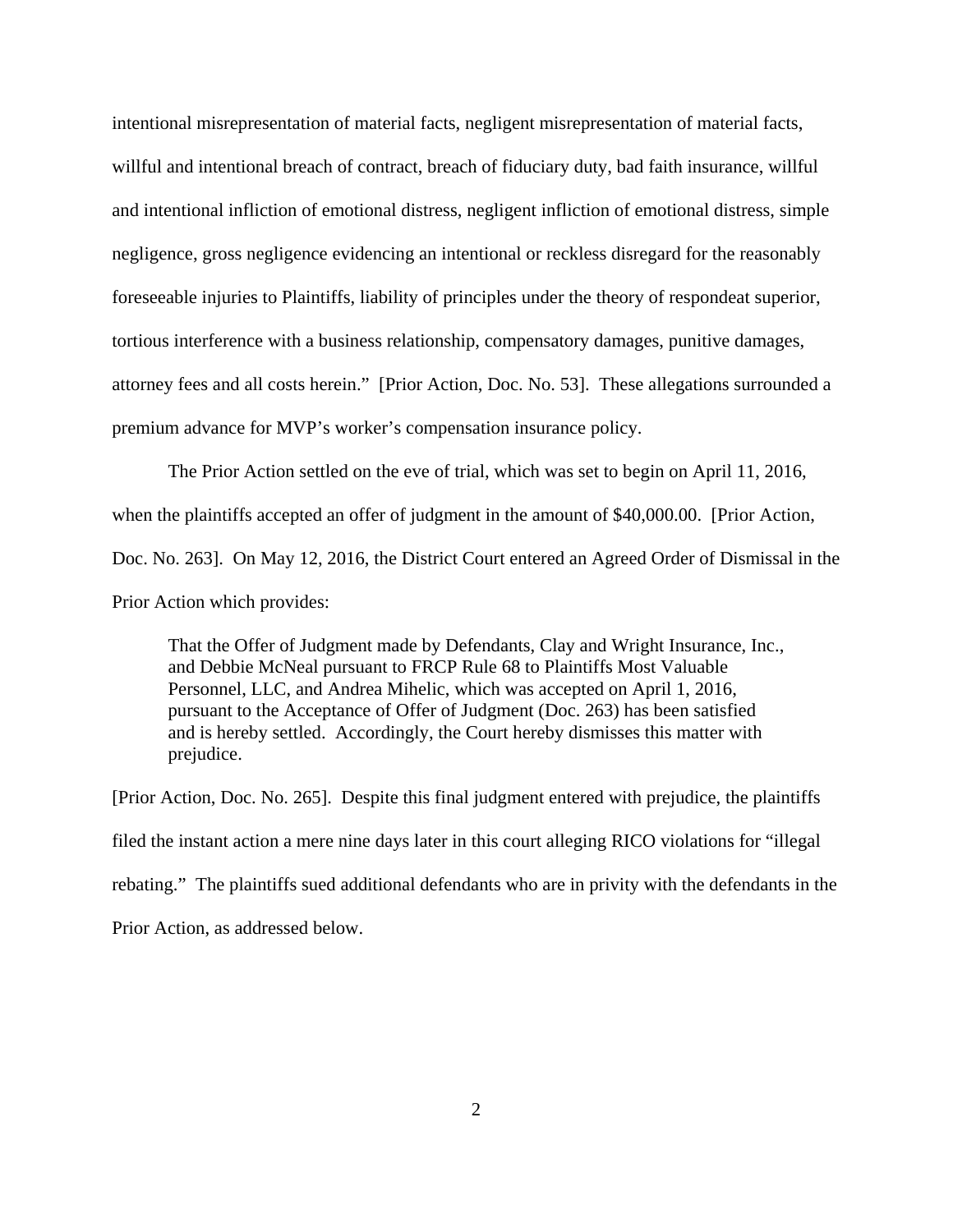#### Standard of Review

"To survive a motion to dismiss, a complaint must contain sufficient factual matter, accepted as true, to 'state a claim to relief that is plausible on its face.'" *Ashcroft v. Iqbal*, 556 U.S. 662, 678 (2009) (citing *Bell Atlantic Corp. v. Twombly,* 550 U.S. 544, 570 (2007)). "A claim has facial plausibility when the plaintiff pleads factual content that allows the court to draw the reasonable inference that the defendant is liable for the misconduct alleged." *Id.* 

"Motions to dismiss under Rule 12(b)(6) are viewed with disfavor and are rarely granted." *Lormand v. U.S. Unwired, Inc.,* 565 F.3d 228, 232-33 (5th Cir. 2009). A court must accept all well-pleaded facts as true and must draw all reasonable inferences in favor of the plaintiff. *Id.* But the court is not bound to accept as true legal conclusions couched as factual allegations. *Iqbal,* 556 U.S. at 678.

A legally sufficient complaint must establish more than a "sheer possibility" that the plaintiff's claim is true. *Id.* It need not contain detailed factual allegations, but it must go beyond labels, legal conclusions, or formulaic recitations of the elements of a cause of action. *Twombly,* 550 U.S. at 555. In other words, the face of the complaint must contain enough factual matter to raise a reasonable expectation that discovery will reveal evidence of each element of the plaintiff's claim. *Lormand,* 565 F.3d at 255-57. If there are insufficient factual allegations to raise a right to relief above the speculative level or if it is apparent from the face of the complaint that there is an insuperable bar to relief, the claim must be dismissed. *Twombly,* 550 U.S. at 555; *Jones v. Bock*, 549 U.S. 199, 215 (2007); *Carbe v. Lappin*, 492 F.3d 325, 328 & n.9 (5th Cir. 2007).

3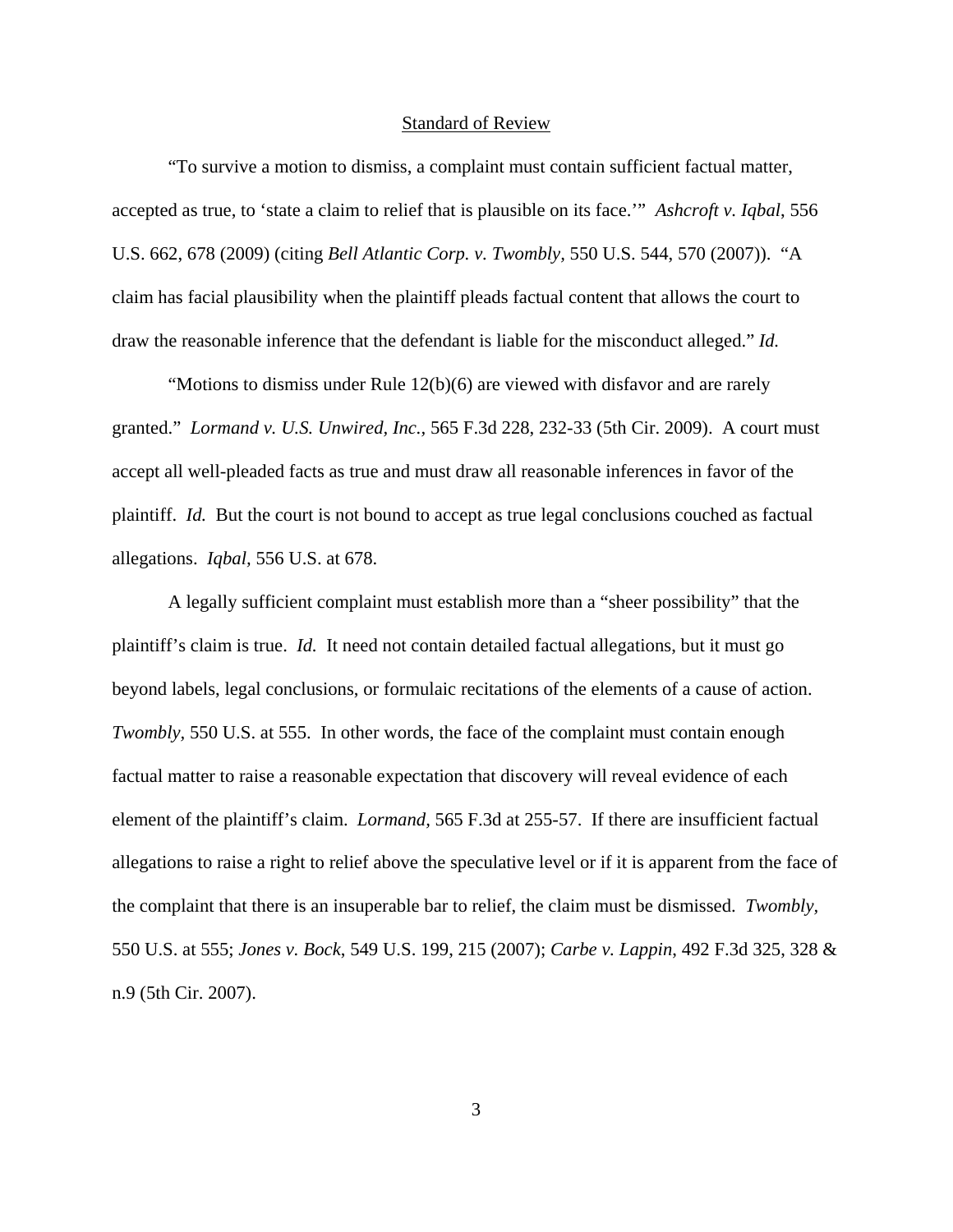In ruling on a Rule 12(b)(6) motion to dismiss, the court generally may not look beyond the pleadings. *Cinel v. Connick*, 15 F.3d 1338, 1341 (5th Cir. 1994). Matters of public record and matters of which the court may take judicial notice as well as documents attached to the complaint are exceptions. *Id.* at 1343 n.6; *Lovelace v. Software Spectrum, Inc.*, 78 F.3d 1015, 1017 (5th Cir. 1996). Further, "[d]ocuments that a defendant attaches to a motion to dismiss are considered part of the pleadings if they are referred to in the plaintiff's complaint and are central to [the] claim." *Causey v. Sewell Cadillac-Chevrolet, Inc.*, 394 F.3d 285, 288 (5th Cir. 2001).

#### Analysis

The defendants assert that the plaintiffs' instant RICO complaint is barred by the doctrine of *res judicata*. Under this doctrine, once a judgment is rendered by a court of competent jurisdiction, the judgment is considered the full measure of relief between the same parties, and those in privity with them, on the same claim or cause of action. *Kaspar Wire Works, Inc. v. Leco Engineering and Machine, Inc.*, 575 F.2d 530, 535 (5th Cir. 1978). The doctrine of *res judicata*, as applied in federal courts, "bars all claims that were or could have been advanced in support of the cause of action on the occasion of its former adjudication . . . not merely those that were adjudicated." *Uithoven v. U.S. Army Corps of Engineers*, 884 F.2d 844, 847 (5th Cir. 1989). The purpose of the doctrine is "to avoid multiple suits on identical entitlements or obligations between the same parties, accompanied, as they would be, by the redetermination of identical issues of duty and breach." *Kaspar Wire Works, Inc.*, 575 F.2d at 535.

In the Fifth Circuit, the doctrine of *res judicata* "has four elements: (1) the parties are identical or in privity; (2) the judgment in the prior action was rendered by a court of competent jurisdiction; (3) the prior action was concluded by a final judgment on the merits; and (4) the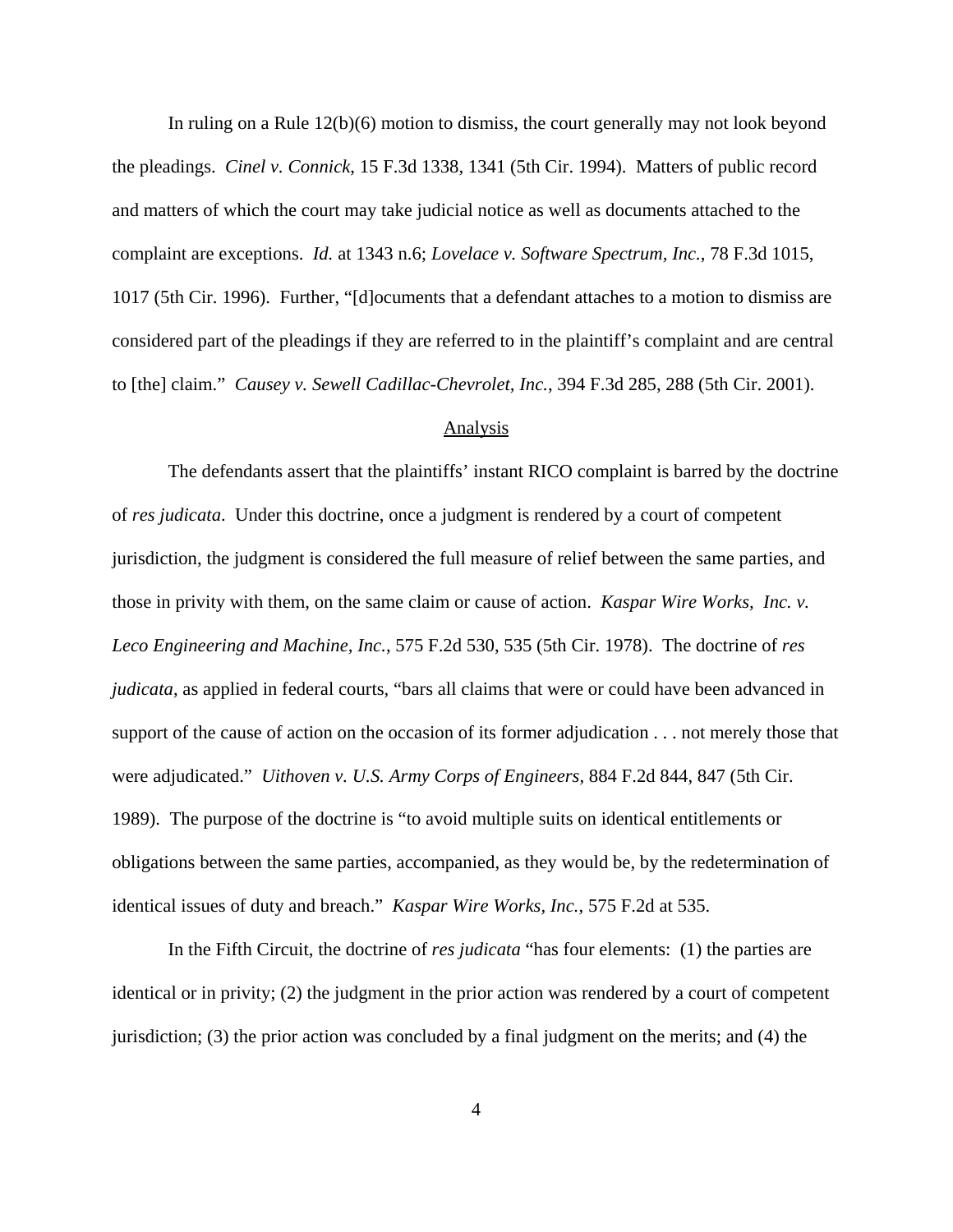same claim or cause of action was involved in both actions." *Comer v. Murphy Oil USA, Inc.*, 718 F.3d 460, 467 (5th Cir. 2013). "When all four elements are present, claim preclusion prohibits a litigant from asserting any claim or defense in the later action that was or could have been raised in support of or in opposition to the cause of action asserted in the prior action." *Duffie v. United States*, 600 F.3d 362, 372 (5th Cir. 2010).

The court will address each element in turn, but as an initial matter, pursuant to Federal Rule of Evidence 201 and at the defendants' appropriate request, the court takes judicial notice of the Prior Action, *Most Valuable Personnel, LLC, and Andrea Mihelic, Individually v. Clay and Wright Insurance, Inc., and Debbie McNeal, Individually*, No. 3:13-cv-00252-MPM-DAS (N.D. Miss. 2013). The court will now examine the elements required to determine whether *res judicata* bars the present action.

1. *The parties are identical or in privity in both actions.*

The Fifth Circuit does not require strict identity of parties for *res judicata* purposes. *Clifton v. Warnaco, Inc.*, 53 F.2d 1280, 1995 WL 295863, at \*6 (5th Cir. 1995). A defendant who was not a party in a prior action may nevertheless assert *res judicata* as an affirmative defense if he is in privity with the named defendants in the prior action. *Id.* (citing *Russell v. SunAmerica Sec., Inc.*, 962 F.2d 1169, 1173 (5th Cir. 1992)). "Privity is merely another way of saying that there is sufficient identity between parties to prior and subsequent suits for *res judicata* to apply." *Id.* (quoting *Meza v. General Battery Corp.*, 908 F.2d 1262, 1266 (5th Cir. 1990)). "It is nothing more than a legal conclusion that the relationship between the one who is a party on the record and the non-party is sufficiently close to afford application of the principle of preclusion." *Id.* In the Fifth Circuit, privity exists for *res judicata* purposes in three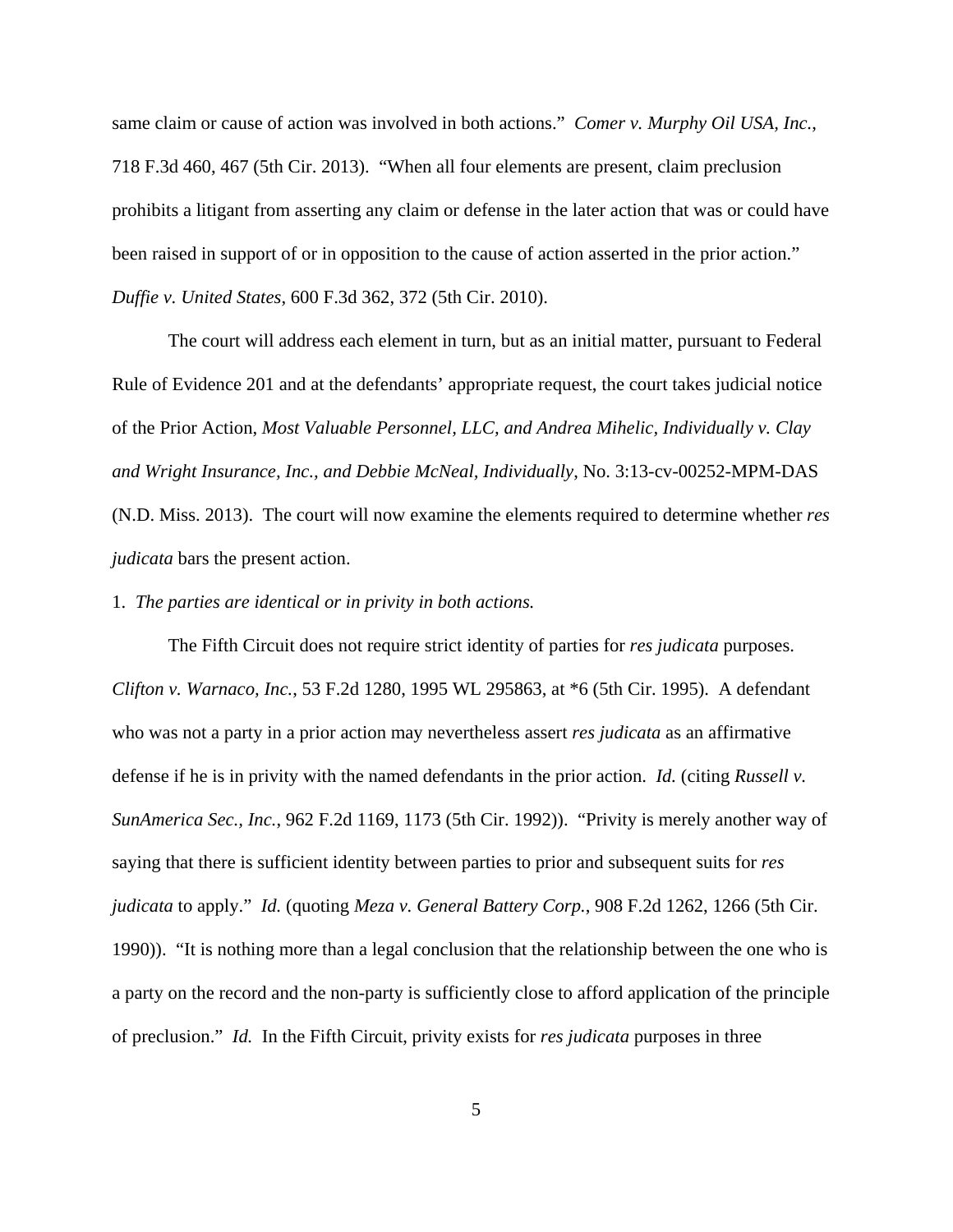instances: "(1) where the non-party is the successor in interest to a party's interest in property,

(2) where the non-party controlled the prior litigation, and (3) where the non-party's interests

were adequately represented by a party to the original suit." *Id.*

The plaintiffs sued Clay and Wright and Debbie McNeal in both this action and the Prior

Action; thus, these parties are identical. According to the plaintiffs' own allegations in the RICO

complaint, the remaining parties are in privity:

The same plaintiffs herein previously sued defendants Clay & Wright and McNeal in a case brought before this court, No. 3:13-CV-252-DAS, hereafter ("*MVP v. Clay & Wright*"). Plaintiffs sued for insurance fraud, bad faith cancellation of insurance, and various other causes of action. Debbie McNeal was an insurance agent at Clay & Wright and was sued in both her representative and individual capacities. Louis Clay was the owner of both Clay & Wright and Clay & Land, and Jo Beth Glassco managed his accounts receivable.

[Doc. No. 2]. Accordingly, the court finds that the parties are either identical or in privity in

both the present action and the Prior Action.

2. *The prior judgment was rendered by a court of competent jurisdiction.*

This element is undisputed.

3. *The prior judgment was a final adjudication on the merits.*

The District Court in the Prior Action entered an Agreed Order of Dismissal on May 12,

2016, which states:

That the Offer of Judgment made by Defendants, Clay and Wright Insurance, Inc., and Debbie McNeal pursuant to FRCP Rule 68 to Plaintiffs Most Valuable Personnel, LLC, and Andrea Mihelic, which was accepted on April 1, 2016, pursuant to the Acceptance of Offer of Judgment (Doc. 263) has been satisfied and is hereby settled. Accordingly, the Court hereby dismisses this matter with prejudice.

[Prior Action, Doc. No. 265]. "A dismissal which is designated 'with prejudice' is normally an

adjudication on the merits for purposes of *res judicata*." *Fernandez-Montes v. Allied Pilots*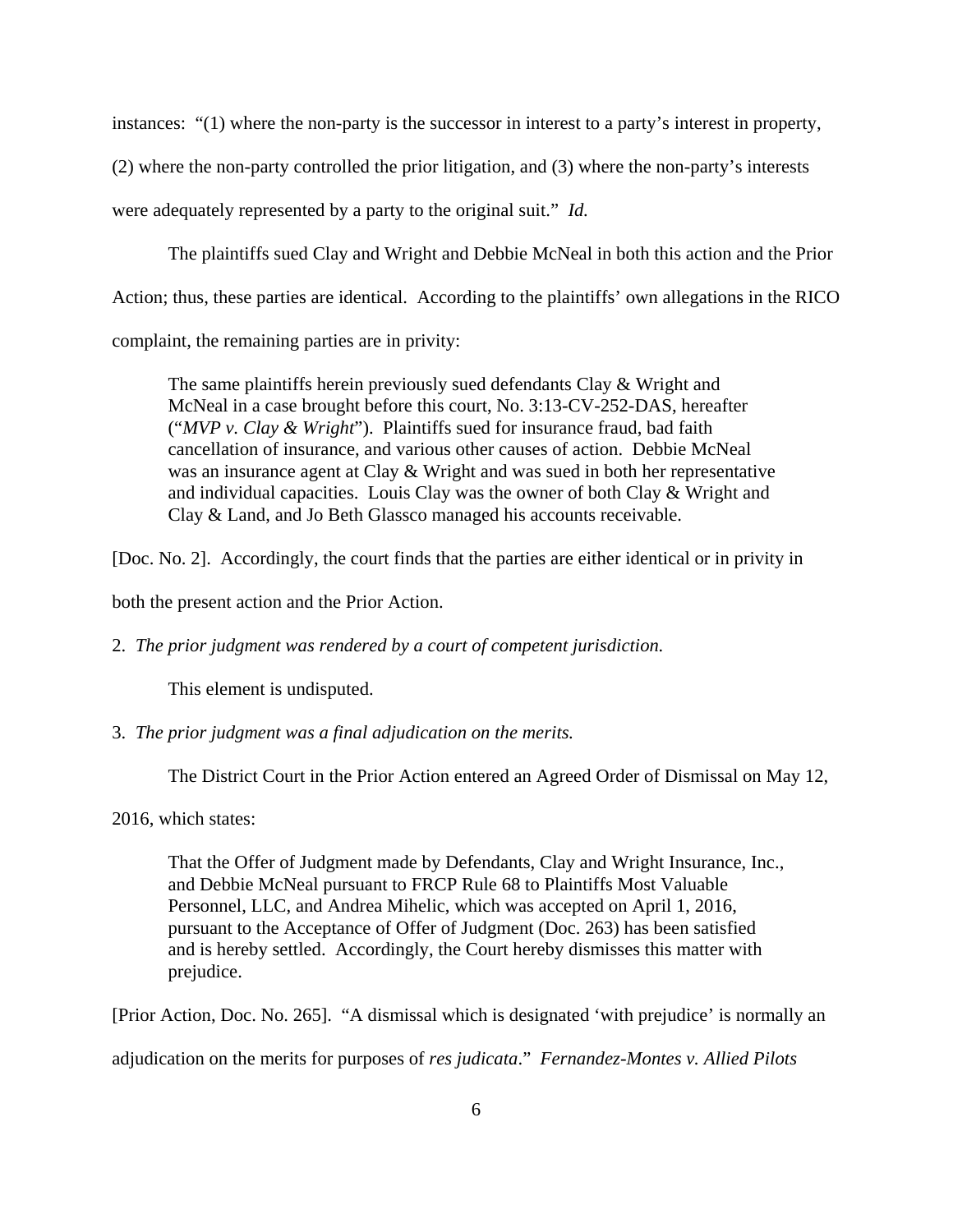*Ass'n*, 987 F.2d 278, 284 n.8 (5th Cir. 1993). The court finds that the Prior Action resulted in a final adjudication on the merits for *res judicata* purposes.

4. *The two cases involve the same cause of action.*

The Fifth Circuit uses the "transactional test" to determine whether the same cause of action is involved in both cases. *Davis v. Dallas Area Rapid Transit*, 383 F.3d 309, 313 (5th Cir. 2004). "The critical issue under the transactional test is whether the two actions are based on the 'same nucleus of operative facts.'" *Id.* (quoting *Petro-Hunt, LLC v. United States*, 365 F.3d 385, 395-96 (5th Cir. 2004)). In determining whether the two actions arise from the same nucleus of operative facts requires the court to analyze "the factual predicate of the claims asserted, not the legal theories upon which the plaintiff relies." *In re Ark-La-Tex Timber Co., Inc.*, 482 F.3d 319, 330 (5th Cir. 2007). "A judgment on the merits operates as a bar to the later suit, even though a different legal theory of recovery is advanced in the second suit." *Nilsen v. City of Moss Point, Miss.*, 701 F.2d 556, 564 (5th Cir. 1983).

The Prior Action alleged the following facts in the Second Amended Complaint:

Without asking, and without obtaining a promissory note of any kind, Clay and Wright paid this down payment for MVP. According to McNeal, Louis Clay, owner of Clay and Wright, advanced the \$17,000 down payment and told Mihelic to pay it back. MVP began paying back the \$17,000 in weekly and monthly payments, but it put the small company in an extreme financial bind.

[Prior Action, Doc. No. 53]. This is the "illegal rebating" to which the plaintiffs refer in the present action, though they do not use the term "illegal rebating" in the Second Amended Complaint of the Prior Action. The plaintiffs assert in their RICO complaint here "that rebating was never specifically pled as a cause of action in [the Prior Action] complaint . . . because plaintiffs did not even understand what rebating was until they were apprised of it by their